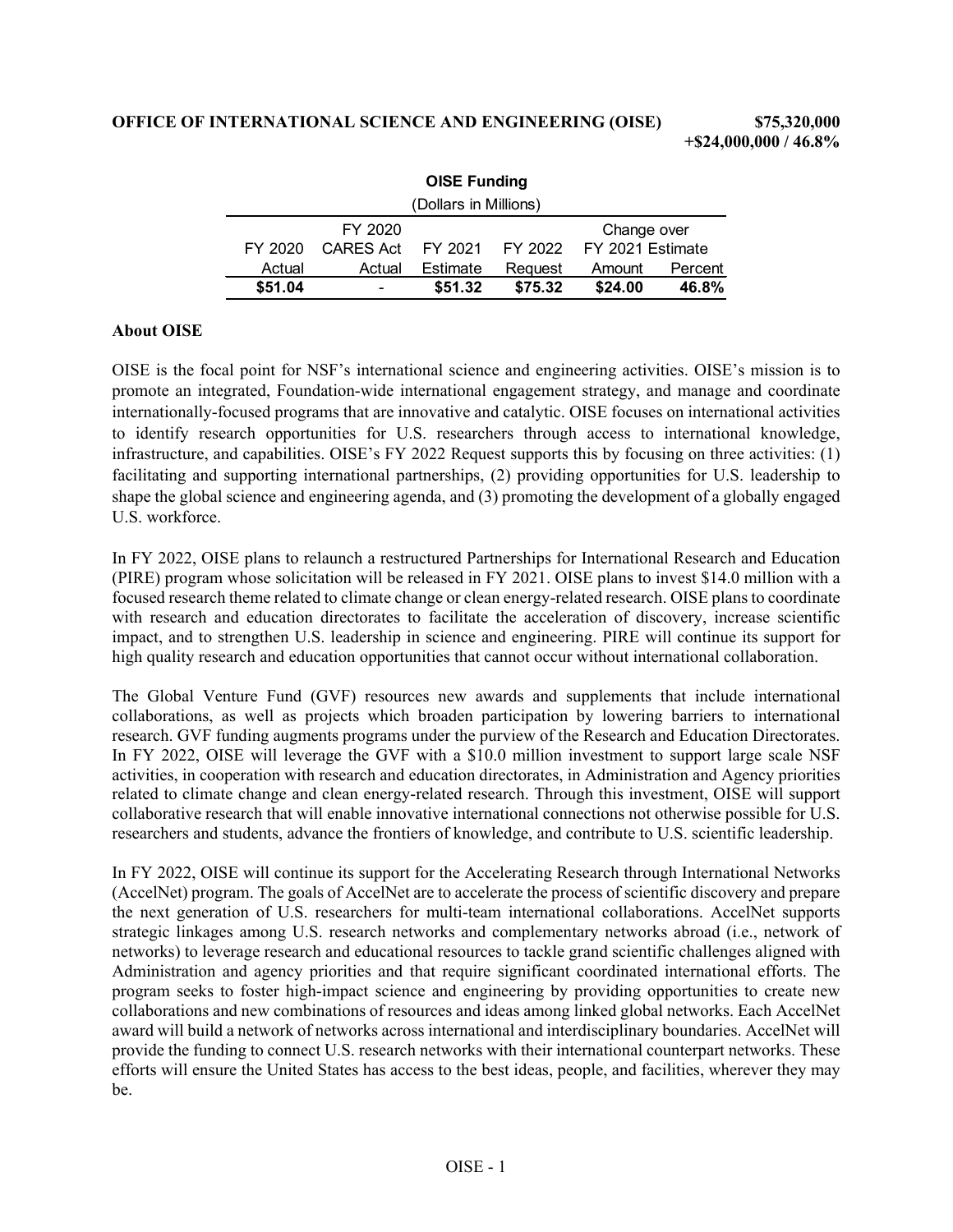In FY 2022, OISE will continue to provide opportunities for U.S. STEM undergraduate and graduate students to participate in international research through the International Research Experiences for Students (IRES) program. The long-term goal of IRES is to enhance U.S. leadership by developing the next generation of STEM leaders. IRES supports the development of a diverse, globally-engaged U.S. science and engineering workforce and the active engagement of U.S. students in international research in all disciplines funded by NSF. In FY 2022, IRES will include two tracks:

- Track I supports international research experiences for cohorts of U.S. undergraduate and graduate students at international labs and research sites under the mentorship of host country scientists; and
- Track II supports advanced studies institutes that engage U.S. graduate students in active learning at the frontiers of knowledge with leading international experts.

OISE plans to design improvements to the IRES program using the results from an external evaluation of Track I in the FY 2022 competition. For example, OISE intends to leverage an existing registration portal for REU students to improve tracking of long-term outcomes of the program. In FY 2022, OISE will continue the pause on IRES Track III to assess it for sufficiency; IRES Track III provided support for U.S. institutional partnerships to develop and evaluate innovative models for high-impact, large-scale international research, and professional development experiences for U.S. graduate students. To date responses to this track do not appear to meet program objectives. Following a thorough analysis, OISE may terminate or restructure this track in FY 2022.

In FY 2022, OISE intends to resume in person MULTIPlying Impact Leveraging International Expertise in Research (MULTIPLIER) missions, pending COVID pandemic status, with emphasis placed on Administration and agency priorities. These missions transitioned to virtual engagements in FY 2021 because of the pandemic. MULTIPLIER missions focus on fields of science and engineering where researchers outside of the United States are making significant advances and where collaborations have the potential to benefit American prosperity, security, health, and well-being. MULTIPLIER expands NSF's commitment to international outreach by:

- Identifying emerging scientific research areas worldwide through a collaborative analytical approach;
- Providing subject matter experts and NSF international specialists an opportunity to assess international capabilities and develop scientific connections that may benefit the United States;
- Organizing short-term missions for information gathering, ground truthing, and network building; and
- Preparing analysis on country and discipline specific insights, as well as reports and presentations.

In FY 2022, OISE will contribute to the following NSF cross-foundational activities.

- OISE will continue its support for Advanced Manufacturing at a level up to \$500,000 to increase knowledge in emerging areas to enable a new generation of manufacturing industries that do not exist today, that are compatible with human needs, that make U.S. manufacturing competitive far into the future, and that builds in resilience to global disruptions for the Nation's manufacturing infrastructure.
- OISE will continue to fund NNA at a level up to \$500,000. OISE's funds will support research that builds on and extends existing observing networks and scientific knowledge as well as logistics expertise to address the convergent scientific challenges in the changing Arctic. Interagency, state government, and international partnerships will be further developed to achieve pan-Arctic and Arcticglobal perspectives.
- OISE will continue its investment of \$1.0 million in QIS to promote international cooperation. QIS will continue to build upon and extend the existing knowledge of the quantum world, fostering breakthroughs in the fundamental understanding of quantum phenomena and enabling the exploitation of these phenomena to disrupt the Nation's science and engineering landscape. These advances will unleash the potential of the Nation's quantum-based scientific enterprise, economy, and propel the Nation forward as a leading developer of quantum technology.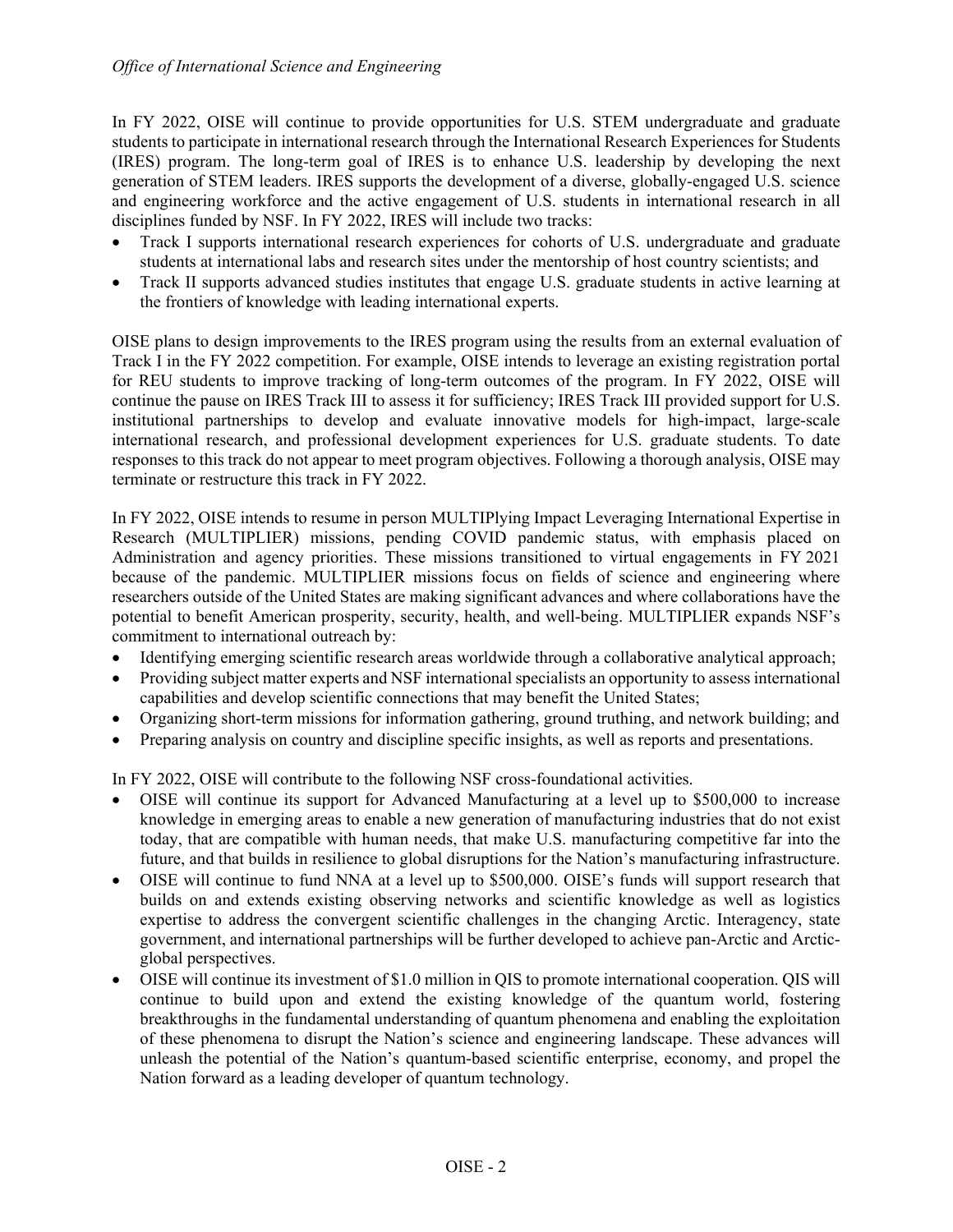## **Funding Profile**

| <b>OISE Funding Profile</b>               |           |           |           |  |  |  |  |
|-------------------------------------------|-----------|-----------|-----------|--|--|--|--|
|                                           |           |           |           |  |  |  |  |
|                                           | FY 2020   |           |           |  |  |  |  |
|                                           | Actual    | FY 2021   | FY 2022   |  |  |  |  |
|                                           | Estimate  | Estimate  | Estimate  |  |  |  |  |
| <b>Statistics for Competitive Awards:</b> |           |           |           |  |  |  |  |
| Number of Proposals                       | 428       | 435       | 500       |  |  |  |  |
| Number of New Awards                      | 74        | 75        | 85        |  |  |  |  |
| <b>Regular Appropriation</b>              | 74        | 75        | 85        |  |  |  |  |
| <b>CARES Act</b>                          |           |           |           |  |  |  |  |
| <b>Funding Rate</b>                       | 17%       | 17%       | 17%       |  |  |  |  |
| <b>Statistics for Research Grants:</b>    |           |           |           |  |  |  |  |
| Number of Research Grant Proposals        | 427       | 430       | 495       |  |  |  |  |
| Number of Research Grants                 | 73        | 73        | 80        |  |  |  |  |
| Regular Appropriation                     | 73        | 73        | 80        |  |  |  |  |
| <b>CARES Act</b>                          |           |           |           |  |  |  |  |
| <b>Funding Rate</b>                       | 17%       | 17%       | 16%       |  |  |  |  |
| Median Annualized Award Size              | \$100,091 | \$150,000 | \$150,000 |  |  |  |  |
| Average Annualized Award Size             | \$163,145 | \$170,000 | \$200,000 |  |  |  |  |
| Average Award Duration, in years          | 3.2       | 3.2       | 3.2       |  |  |  |  |

In FY 2022, the number of research grant proposals and research grant awards are expected to increase due to the relaunch of the PIRE program and the support for large-scale international engagement activities.

## **Program Monitoring and Evaluation**

The Performance and Management chapter provides details regarding the periodic reviews of programs and portfolios by external Committees of Visitors and directorate Advisory Committees. Please see this chapter for additional information.

## **People Involved in OISE Activities**

| <b>Number of People Involved in OISE Activities</b> |                               |                                                   |                     |                     |  |  |  |
|-----------------------------------------------------|-------------------------------|---------------------------------------------------|---------------------|---------------------|--|--|--|
|                                                     | FY 2020<br>Actual<br>Estimate | FY 2020<br><b>CARES Act</b><br>Actual<br>Estimate | FY 2021<br>Estimate | FY 2022<br>Estimate |  |  |  |
| <b>Senior Researchers</b>                           | 312                           | -                                                 | 320                 | 330                 |  |  |  |
| <b>Other Professionals</b>                          | 91                            | -                                                 | 90                  | 100                 |  |  |  |
| Postdoctoral Associates                             | 16                            | ۰                                                 | 20                  | 20                  |  |  |  |
| <b>Graduate Students</b>                            | 71                            | -                                                 | 70                  | 110                 |  |  |  |
| <b>Undergraduate Students</b>                       | 39                            |                                                   | 40                  | 230                 |  |  |  |
| <b>Total Number of People</b>                       | 530                           | ۰                                                 | 540                 | 790                 |  |  |  |